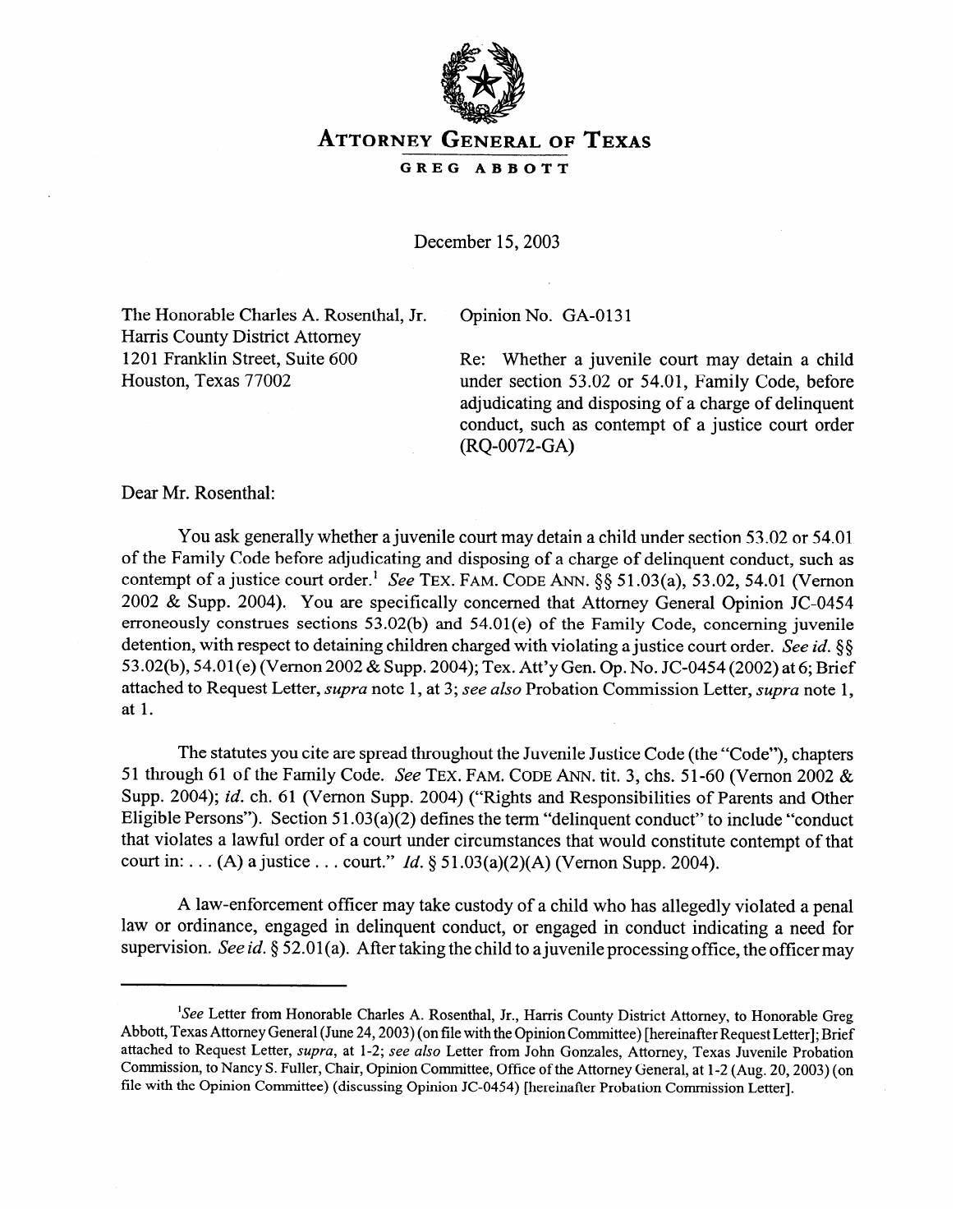release the child to a parent or guardian; bring the child to a detention or medical facility; or dispose of the case in accordance with section 52.03, Family Code. *Id. 8* 52.02(a); see *also id. 8 52.025*  (Vernon 2002) (providing for and restricting the use of a juvenile processing office). If the child's case is referred to a juvenile court, or if the child is brought to a secure detention facility, the child typically is released until later proceedings unless a preliminary investigation indicates that section 53.02(b) authorizes detaining the child. *Id.* 9 53.02(a) (Vernon 2002); see *infra* (listing factors warranting detention under sections 53.02 and 54.01). If a child is detained, the court promptly must hold a detention hearing and release the child unless the court finds that continued detention is warranted under section 54.01(e). See **TEX. FAM. CODE** ANN. 8 54.01(a) (Vernon Supp. 2004); see *infra* (listing factors warranting detention under sections 53.02 and 54.01). A juvenile court determines the truth or falsity of the allegations against a child at a subsequent, separate adjudication hearing. See **TEX. FAM. CODE** ANN. 9 54.03(a) (Vernon Supp. 2004).

Sections 53.02(b) and 54.01(e) both authorize a juvenile court to order a child's detention before adjudication if one of five circumstances is present:

> (1) the child is likely to abscond or be removed from the jurisdiction of the court;

> (2) suitable supervision, care, or protection for the child is not being provided by a parent, guardian, custodian, or other person;

> (3) the child has no parent, guardian, custodian, or other person able to return the child to the court when required;

> (4) the child may be dangerous to himself or herself or the child may threaten the safety of the public if released;

> (5) the child has previously been found to be a delinquent child or has previously been convicted of a penal offense punishable by a term in jail or prison and is likely to commit an offense if released;

*Id.* § 53.02(b) (Vernon 2002); see *id.* § 54.01(e) (Vernon Supp. 2004). In addition, section 53.02(b) authorizes a juvenile court, before a detention hearing, to order a child detained if the child is alleged to have engaged in delinquent conduct involving possession of a firearm. See *id. 6 53.02(b), (f)*  (Vernon 2002).

 $\ldots$ 

While a county's juvenile court generally has exclusive original jurisdiction over proceedings involving a child's alleged delinquent conduct or conduct indicating a need for supervision, juvenile and justice courts have concurrent jurisdiction over truancy cases in counties with populations of less than 100,000. *Id. 8 5* 1.04(a), (h); **see** *also* **TEX. EDUC. CODE** ANN. 8 25.094(a)-(c) (Vernon Supp.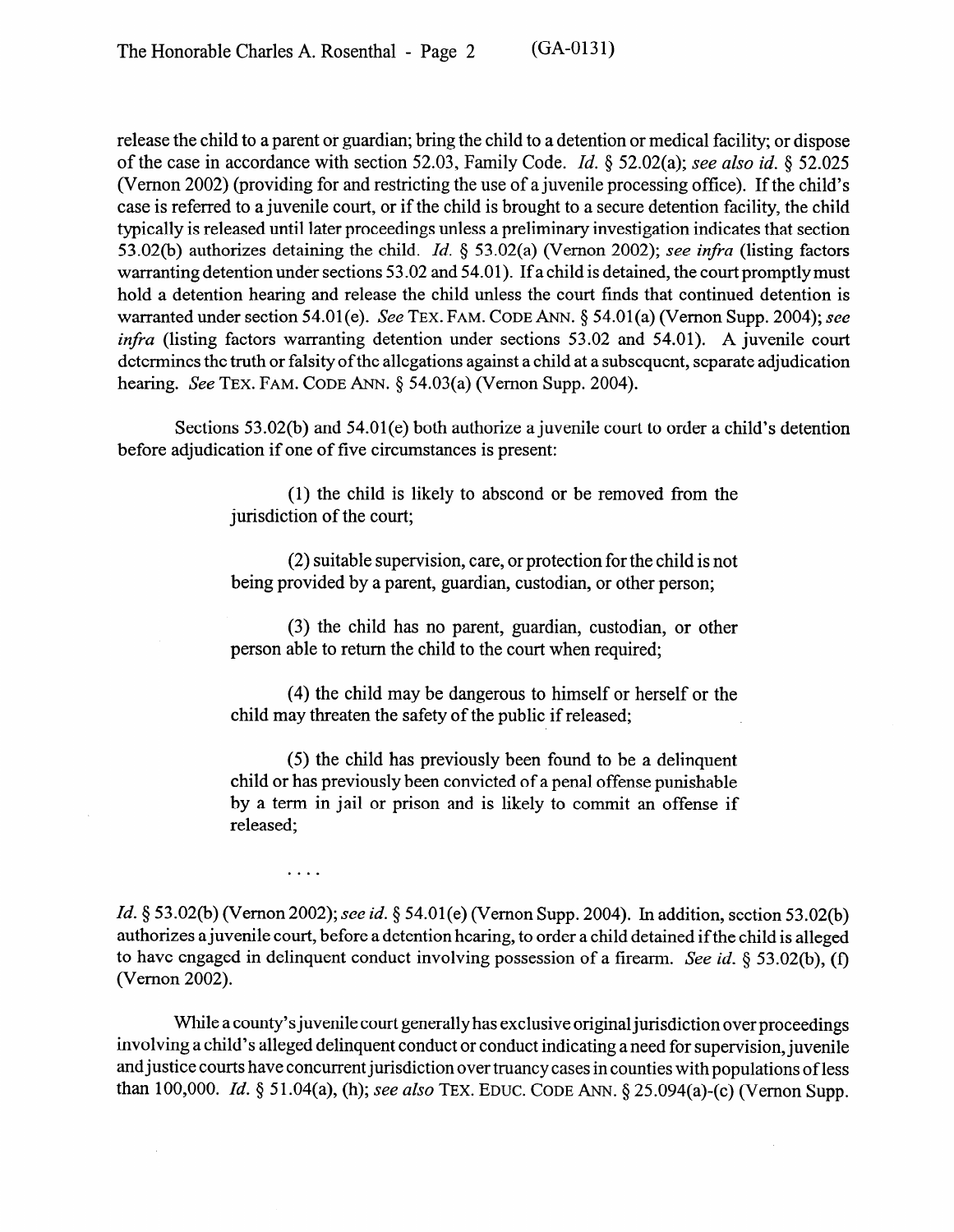2004) (creating an offense for failure to attend school); **TEX. FAM.** CODE ANN. 8 54.021 (Vernon Supp. 2004) (permitting juvenile court to waive its exclusive jurisdiction in a truancy case). A justice court also may have jurisdiction over certain traffic offense proceedings involving juveniles. See TEX. FAM. CODE ANN. § 51.03(a)-(g) (Vernon Supp. 2004) (defining the phrases "delinquent" conduct" and "conduct indicating a need for supervision" to exclude traffic offenses); **TEX. CODE GRIM. PROC. ANN.** art. 4.1 l(a) (Vernon Supp. 2004) (outlining justice courts' original jurisdiction).

If a child whose case is before a justice court is accused of violating a court order under circumstances that would constitute contempt of court, article 45.050 of the Code of Criminal Procedure forbids a justice court to order the child confined. See **TEX. CODE GRIM. PROC. ANN. art.**  45.050(b)(2) (V emon Supp. 2004). Instead, the justice court may, "after providing notice and an opportunity to be heard,"

> (1) refer the child to the appropriate juvenile court for delinquent conduct for contempt of the justice  $\ldots$  court order;<sup>2</sup> or

> (2) retain jurisdiction of the case, hold the child in contempt of the justice . . . court, and order either or both of the following:

> > (A) that the contemnor pay a fine not to exceed \$500; or

> > (B) that the Department of Public Safety suspend the contemnor's driver's license or permit or, if the contemnor does not have a license or permit, to deny the issuance of a license or permit to the contemnor until the contemnor fully complies with the orders of the court.

*Id.* art. 45.050(c) (footnote added); see *id.* art. 45.058(h) (defining the term "child" for purposes of article 45.050); *id.* art. 45.050(a).

In Attorney General Opinion JC-0454 this office concluded, among other things, that article 45.050 expressly prohibits a justice court from ordering a child confined "for contempt of a justice

<sup>2</sup>Under article 45.058 of the Code of Criminal Procedure, a child whom the justice court has referred to a juvenile court for contempt of a justice court order may be detained if the justice court has jurisdiction of the case under article 4.11 of the Code of Criminal Procedure unless the child is charged with public intoxication. See **TEX. CODE** GRIM. PROC. ANN. art. 45.058(f)(2) (Vernon Supp. 2004) (providing that "[a] child taken into custody for an offense that a justice . . . court has jurisdiction of . . . , other than public intoxication, may be presented or detained in a detention facility designated by the juvenile court under [s]ection  $52.02(a)(3)$ , Family Code, only if: ... the child is referred to the juvenile court by a justice . . . court for contempt of court"); see *aLso id.* art. 4.11 (a) (providing justices of the peace with jurisdiction in criminal cases punishable in fine-only cases and in other cases that are not punishable by imprisonment).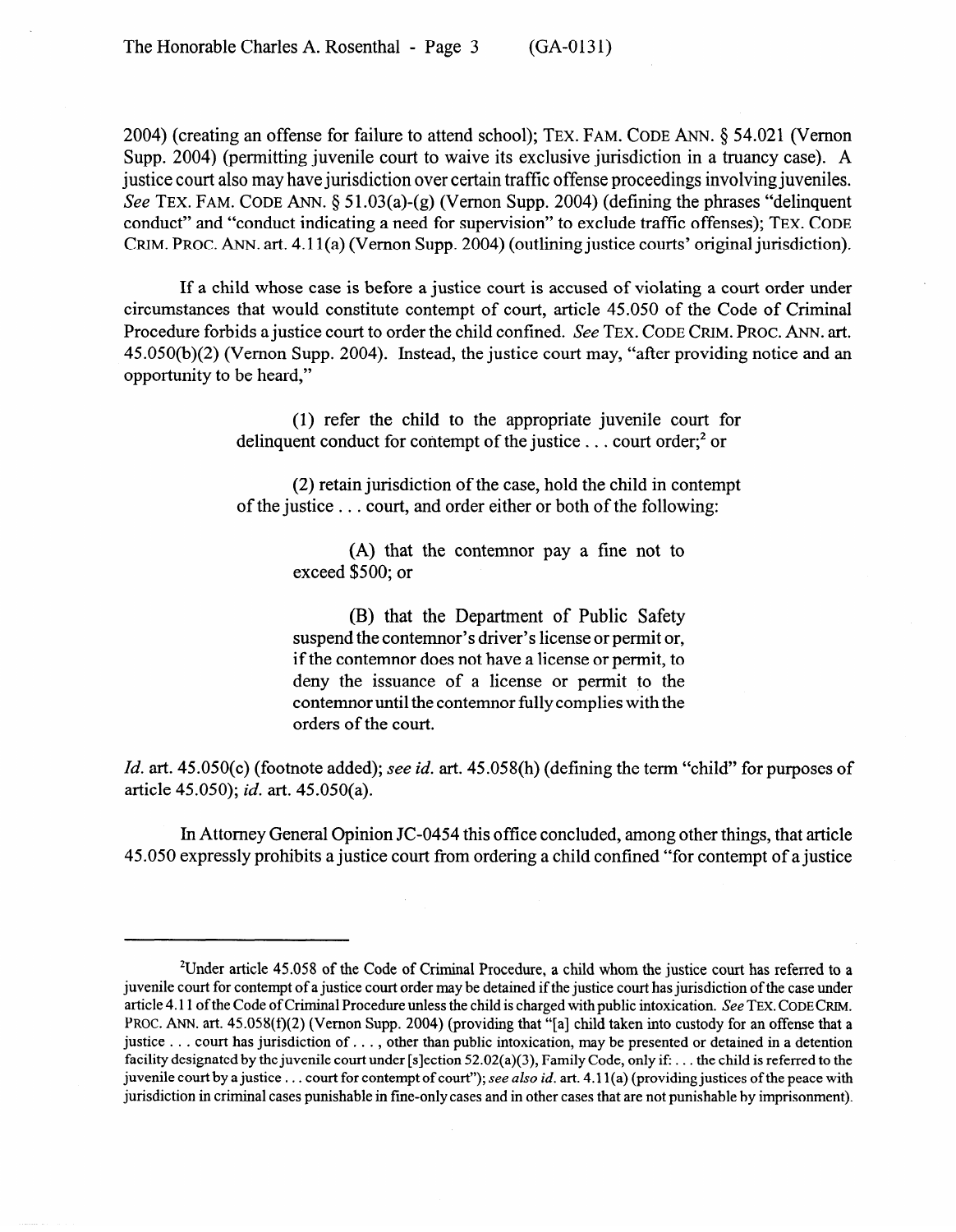court order."3 Tex. Att'y Gen. Op. No. JC-0454 (2002) at 6; see **TEX.** CODE **GRIM.** PROC. ANN. art. 45.050 (Vernon Supp. 2004). Rather, article 45.050 limits a justice court "to referring the case to a juvenile court, holding the child in contempt and imposing a fine not to exceed \$500, or ordering the Department of Public Safety to suspend the child's driver's license." Tex. Att'y Gen. Op. No. JC-0454 (2002) at 6.

Although the language of article 45.050 was sufficient to reach the conclusion that a justice court is forbidden to order detention for a child who allegedly has violated a justice court order, the opinion also suggested that sections 53.02 and 54.01 of the Family Code are probative:

> Moreover, section 53.02 of the Family Code specifies the reasons for which a child may be detained prior to a detention hearing and contempt is not one of them. TEX. FAM. CODE ANN. § 53.02 (Vernon Supp. 2002). Section 54.01 of the Family Code sets forth the reasons that a child may be detained at a detention hearing, and, again, contempt is not one of them. *Id.*  $\S$  54.01. In fact, only after a child has been adjudicated by a juvenile court as engaging in delinquent conduct for violating a court order and is held to be in contempt. may the child be confined if the court so orders at the later disposition hearing. *Id.*  $\S$ § 51.03(a)(2) (defining delinguent conduct to include "conduct that violates a lawful order of a municipal court or justice court under circumstances that would constitute contempt of that court under circumstances that would constitute contempt of that  $\frac{1}{2}$ ....,  $\frac{1}{2}$ ,  $\frac{1}{2}$ ,  $\frac{1}{2}$ ,  $\frac{1}{2}$ ,  $\frac{1}{2}$ ,  $\frac{1}{2}$ ,  $\frac{1}{2}$ ,  $\frac{1}{2}$ ,  $\frac{1}{2}$ ,  $\frac{1}{2}$ ,  $\frac{1}{2}$ ,  $\frac{1}{2}$ ,  $\frac{1}{2}$ ,  $\frac{1}{2}$ ,  $\frac{1}{2}$ ,  $\frac{1}{2}$ ,  $\frac{1}{2}$ ,  $\frac{1}{2}$ ,  $\frac{1}{2}$

Tex. Att'y Gen. Op. No. JC-0454 (2002) at 6.

You agree with the opinion's conclusion, but you believe that these three sentences discussing sections 53.02 and 54.01 inaccurately suggest that unless "a particular type of delinquent conduct [is] expressly listed in section 53.02 or  $54.01...$  pre-disposition detention for that conduct is not authorized." Brief attached to Request Letter, supra note 1, at 2; see Tex. Att'y Gen. Op. No. JC-0454 (2002) at 6. You are similarly concerned about the broader implication that, regardless of the conduct charged, a juvenile court may not order the detention of a child prior to an adjudication hearing unless the conduct is expressly listed in section 53.02 or 54.01. See Tex. Att'y Gen. Op. No. JC-0454 (2002) at 6; Brief attached to Request Letter, *supra* note 1, at 3. Accordingly, while you believe that "the opinion [is] largely correct," these "inaccuracies . . . unnecessarily limit" a juvenile court's "authority  $\ldots$  to use all  $\ldots$  resources" available under Texas law, and you ask us to clarify a juvenile court's authority in this regard. Brief attached to Request Letter, *supra* note 1, at 1. a juvenile court's authority in this regard. Brief attached to Request Letter, *supra* note 1, at 1.

<sup>&</sup>lt;sup>3</sup>Opinion JC-0454 considered article 45.050 of the Code of Criminal Procedure in conjunction with section 54.023 of the Family Code, which was repealed in the most recent regular session of the legislature. See Tex. Att'y Gen. Op. No. JC-0454 (2002) at 3-6; Act of May 24, 2001, 77th Leg., R.S., ch. 1297, § 21, 2001 Tex. Gen. Laws 3142, 3149-50, repealed by Act of May 30, 2003, 78th Leg., R.S., ch. 283, § 61(1), 2003 Tex. Gen. Laws 1221, 1245 (repealing section 54.023, Family Code). Section 54.023 largely duplicated article 45.050, and its repeal does not affect Attorney General Opinion JC-0454's conclusions.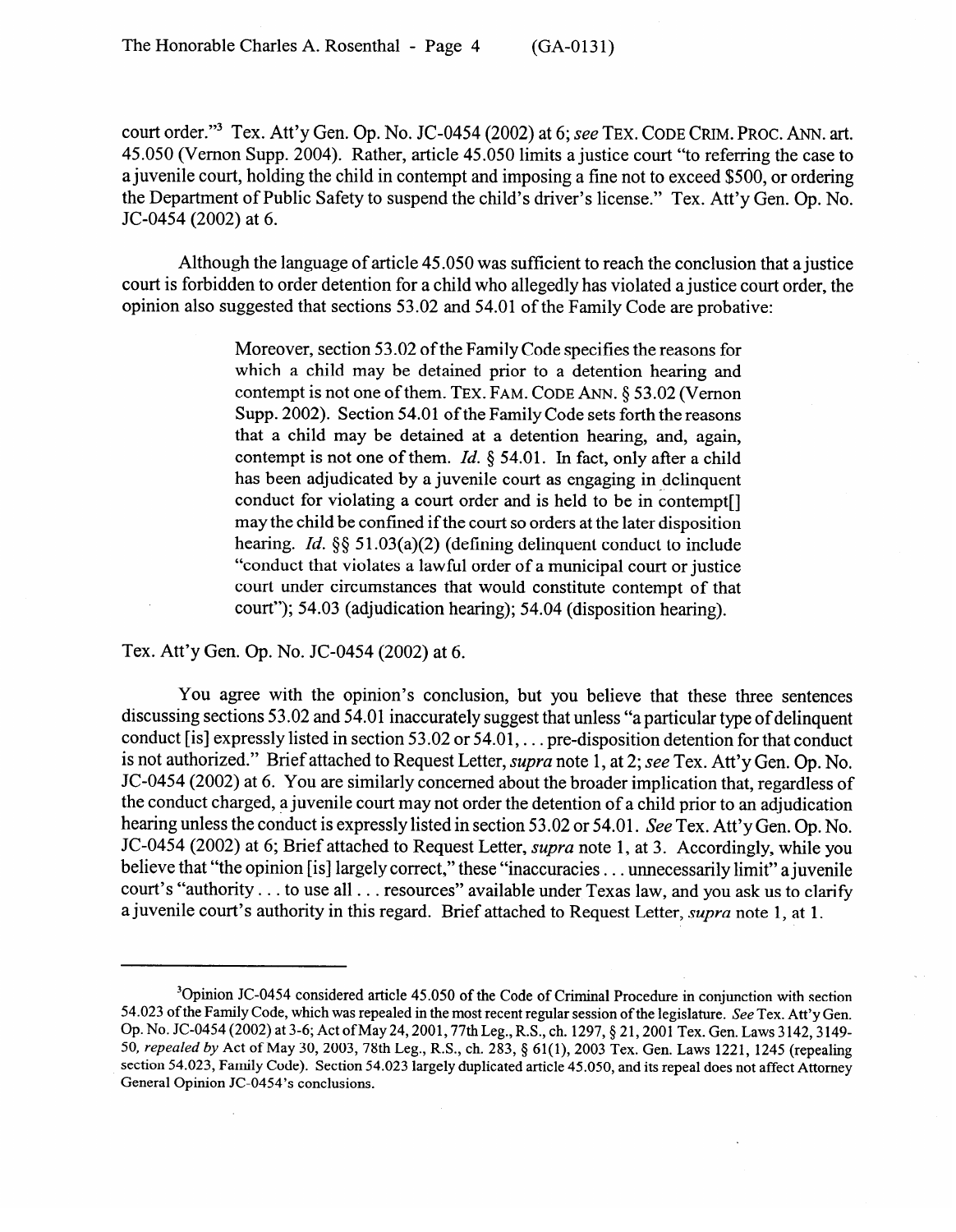To the extent Opinion JC-0454 suggests that a juvenile court may not, prior to an adjudication hearing in accordance with section 53.02 or 54.01 of the Family Code, order the detention of a child who is charged with violating a justice court order, it requires clarification. The opinion relies upon the fact that contempt is not among the factors listed in section 53.02 or 54.01, the presence of any one of which warrants detaining a child. See Tex. Att'y Gen. Op. No. JC-0454 *(2002)* at 6; see *also* **TEX. FAM. CODE** ANN. 45 53.02(b), 54.01 (e) (Vernon 2002 & Supp. 2004). But neither section 53.02 nor 54.01 list the types of conduct defined as "delinquent conduct" or "conduct in need of supervision" as factors warranting detention. *Compare* **TEX. FAM. CODE ANN. \$5** 1.03(a)- (b) (Vernon Supp. 2004), *with id.* \$5 53.02(b), 54.01(e) (Vernon 2002 & Supp. 2004). Rather, as you correctly indicate, a juvenile court may order the detention of any child who is taken into custody "if the additional requirements of section 53.02 or 54.01 are met," regardless of the type of delinquent conduct with which the child is charged. Brief attached to Request Letter, *supra* note 1, at 2. Thus, any type of delinquent conduct might form a basis for detention if a circumstance listed in section 53.02 or 54.01 is present.

To directly answer the first issue you raise, we conclude that a juvenile court may order the detention of a child who has been taken into custody for any type of delinquent conduct if a factor listed in section 53.02 or 54.01 is present. See **TEX. FAM. CODE ANN. \$8** 51.03(a), 53.02, 54.01 (Vernon 2002 & Supp. 2004). Accordingly, a child who is charged with contempt of a justice court order may be detained prior to adjudication by the juvenile court if detention is warranted under section 53.02 or 54.01.

You are also concerned that Opinion JC-0454 incorrectly suggests that a juvenile court may order that a child adjudged in contempt of court be detained in a secure post-adjudicative facility. See *id.* § 54.04(o)(3) (Vernon Supp. 2004); Tex. Att'y Gen. Op. No. JC-0454 (2002) at 6; Brief attached to Request Letter, *supra* note 1, at 2-3; see *also* Probation Commission Letter, *supra* note 1, at 3. Section 54.04(o)(3) of the Family Code expressly prohibits a juvenile court from placing a child adjudicated for contempt of a justice court order "in a post-adjudication secure correctional facility or committed to the Texas Youth Commission for that conduct." TEX. FAM. CODE ANN. § 54.04(o)(3) (Vernon Supp. 2004). Consequently, a juvenile court may not order a child adjudicated for contempt of a justice court order to be placed in a secure correctional facility. To the extent Opinion JC-0454 suggests to the contrary, it is clarified.

As clarified here, we affirm Attorney General Opinion JC-0454 (2002).